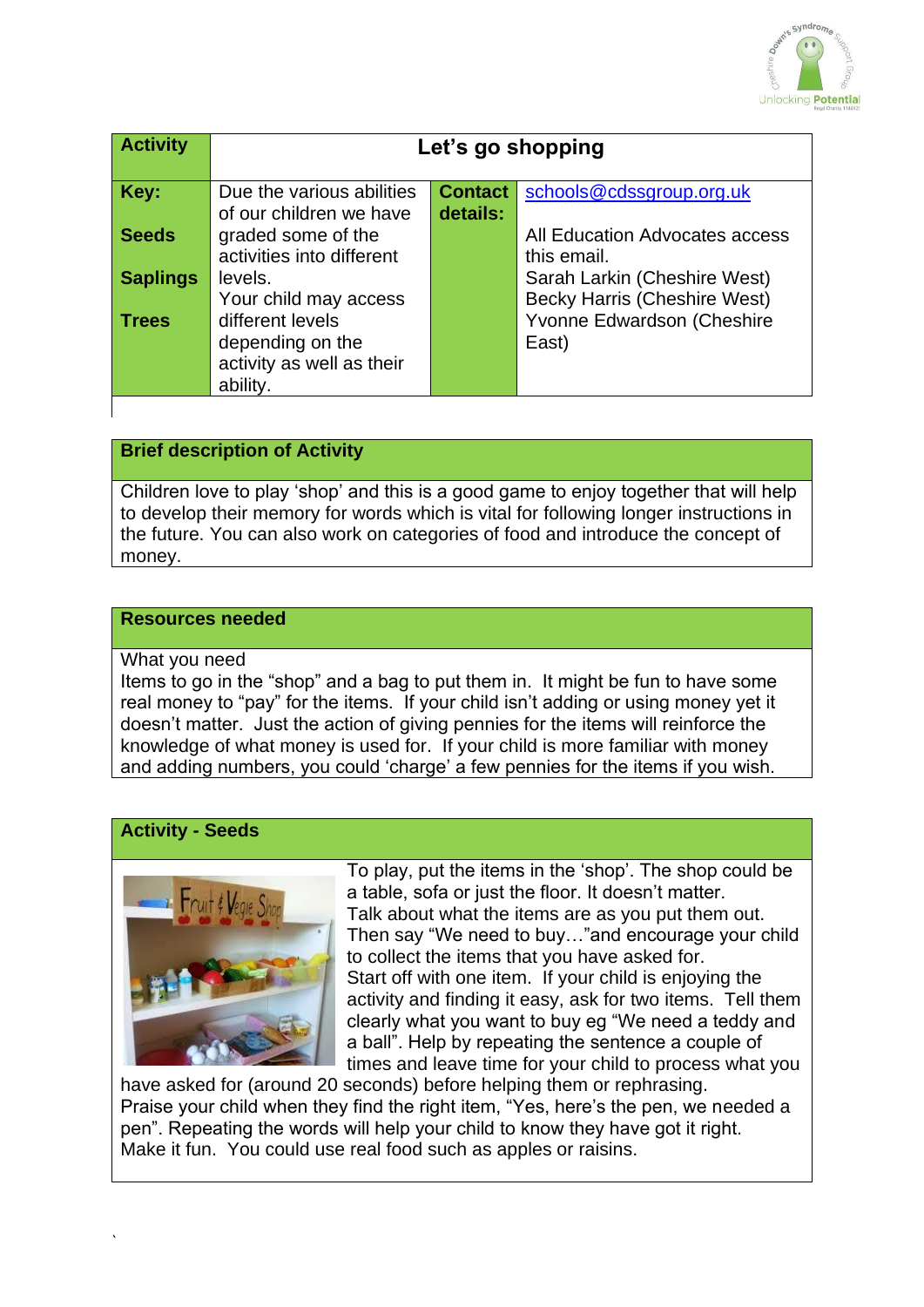

## **Activity - Saplings**



Many of us may use supermarkets or shop online, children may not be aware that certain shops sell certain items. Use the attached photographs of different types of shops to see and talk about what you would buy from them and what they are called. "This shop sells bread. It is called a bakery" etc

Play the attached shopping game if you wish.

We have included some price signs if you wish to use them, there are editable ones too. If you are working with children who haven't mastered money skills yet then just use 1 pence pieces and count in pennies to get the idea of exchanging money.

Why not write a shopping list? Attached is a template to write down everything you need.

### **Activity - Trees**

If children are more competent at using money then you could practise exchanging the correct money for items.

Using the real money is the best resource for playing shop but there is a money print out attached .

On the special words app there are downloads that are available during the



COVID19 period. One of the word lists available is money. You could use the special words app to match the coins correctly and edit to match the amounts to the coins. If you are struggling to do this please email and we will talk you through it but the instructions are fairly easy to follow.

P.s these downloads are only available for free for a short space of time but can be used for as long as you wish once downloaded.

If you shop online then why not get your child to help you choose what vegetables you need, what fruit items, meat and dairy etc. You can talk about different categories of food there are, what you need to make certain meals, which are healthy or unhealthy options and most importantly which are on special offer! Can you plan a meal, decide what ingredients you might need and work out how much it would all cost?

**Attachments**

`